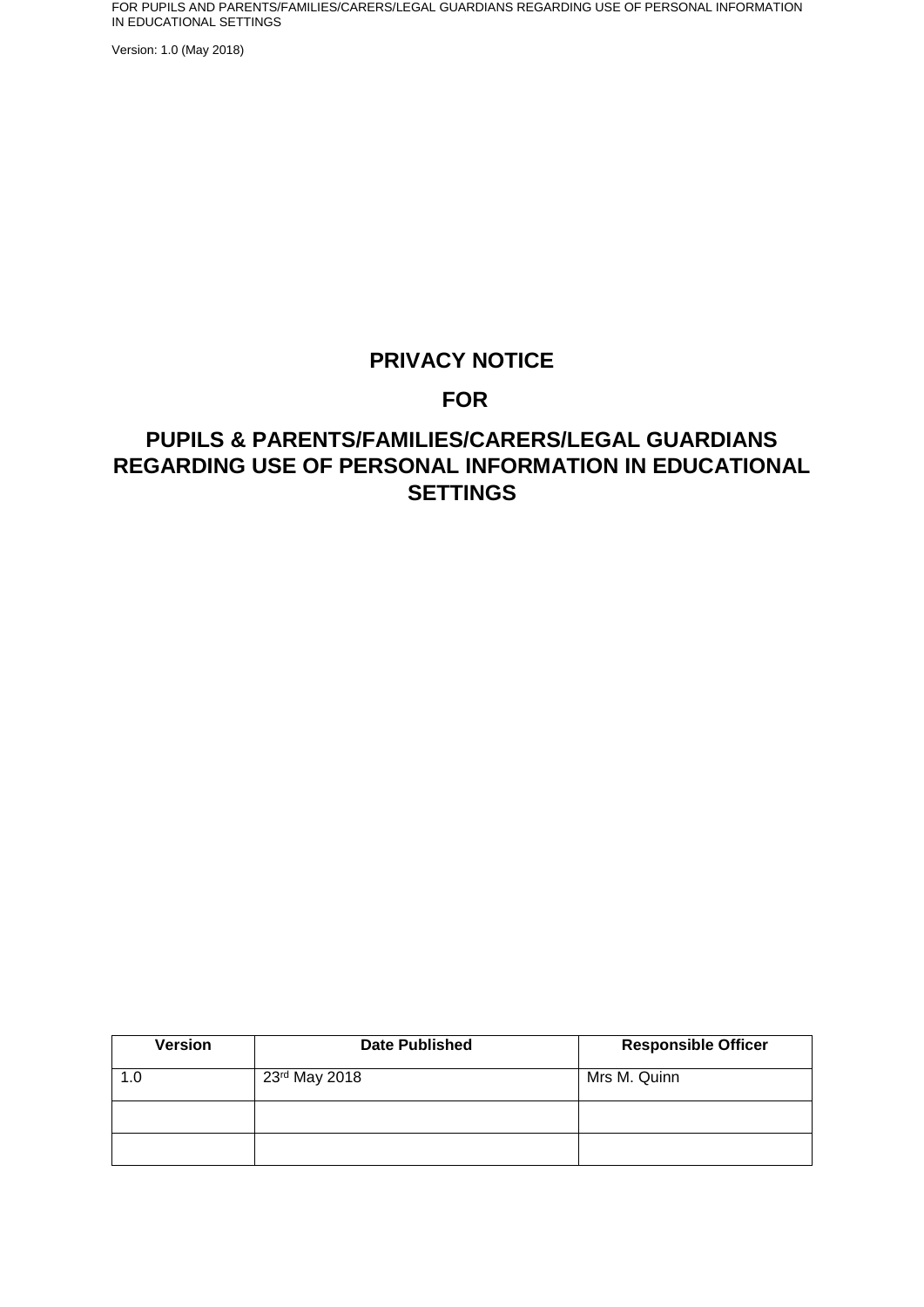Version: 1.0 (May 2018)

# **ABBEY COMMUNITY COLLEGE**

## **PRIVACY NOTICE**

## **For Pupils & Parents/Families/Carers/Legal Guardians**

### **ABOUT US**

-

Abbey Community College is the data controller of the personal information we hold about our pupils and their parents/families/carers/legal guardians. This means that we are responsible for deciding how we hold and use the personal information which we collect.

We are required under the General Data Protection Regulation (GDPR) to notify you of the information contained in this privacy notice.

We collect and use pupil information under the Education Act (Northern Ireland) 2014 and other legislation. You may find the specific legislation at https://www.educationni.gov.uk/department-education-legislation.

The majority of pupil information you provide to us is information which you are legally obliged to provide but some pupil information is provided to us on a voluntary basis. When collecting information from you we will inform you whether you are required to provide certain pupil information to us or if you have a choice in this.

This notice applies to prospective, current and former pupils and their families/carers/legal guardians and those applying for a place at the school and their families/carers/legal guardians. We may update this notice at any time but if we do so, we will inform you as soon as reasonably practicable.

It is important that you read and retain this notice, together with any other privacy notice we may provide on specific occasions when we are collecting or processing personal information about you, so that you are aware of how and why we are using such information and what your rights are under the GDPR.

If you have any questions about this privacy notice or how we handle personal information, please contact the Principal who will deal with your query.

The Principal can be contacted in writing at Abbey Community College, 100, Bridge Road, Newtownabbey, Co. Antrim, BT37 0EA, by telephone on 028 90867431 or by email at info@abbeycommunitycollege.newtownabbey.ni.sch.uk.

Our Data Protection Officer is The Education Authority<sup>1</sup>and it monitors the school's data protection procedures to ensure they meet the standards and requirements of the GDPR]. Please contact Mrs M. Quinn, Data Protection Officer as outlined in the previous paragraph.

<sup>1</sup> This wording should be included only where the school has entered into an agreement with EA for EA to act as the School's Data Protection Officer.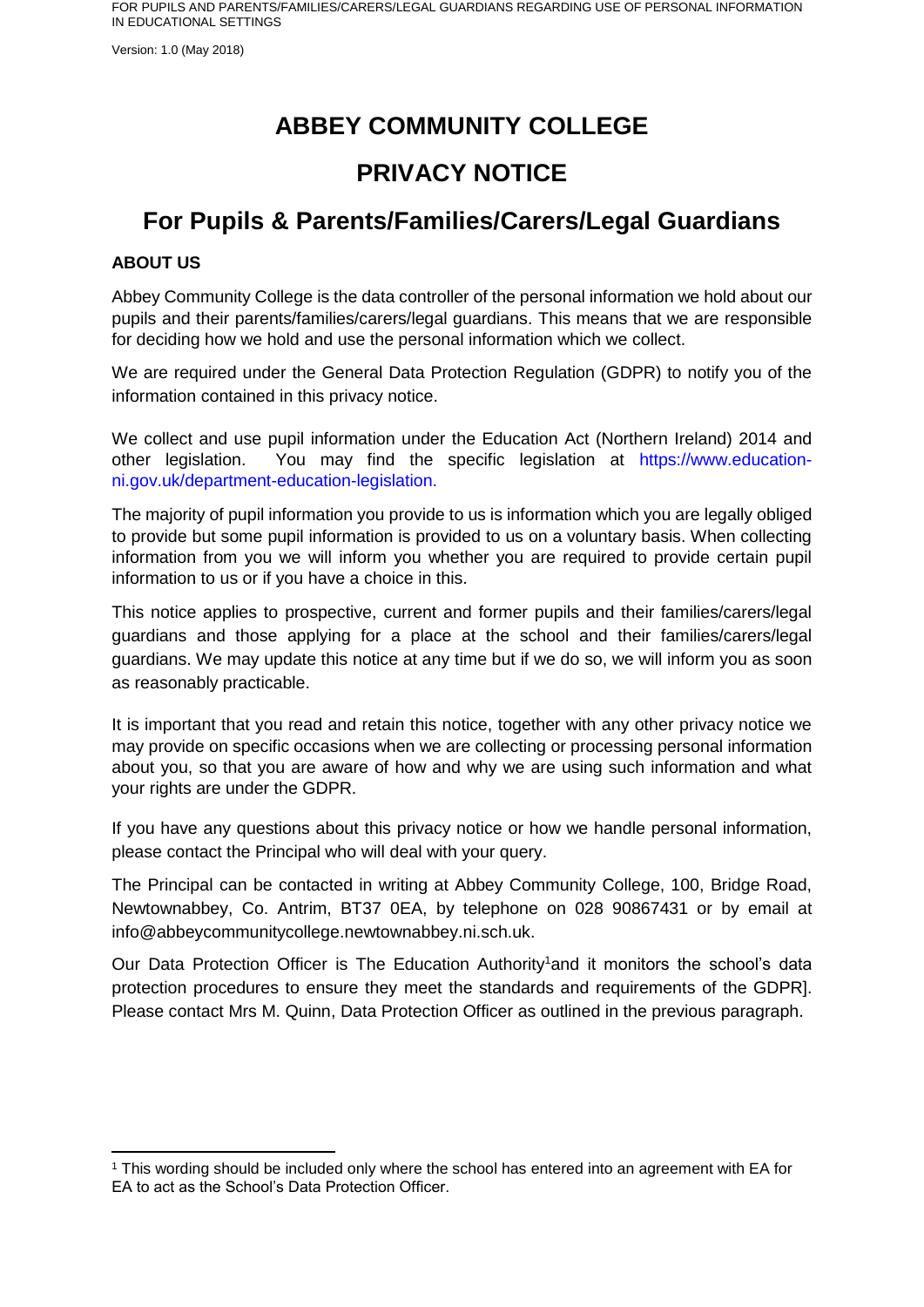Version: 1.0 (May 2018)

You have the right to make a complaint at any time to the Information Commissioner's Office (ICO), the UK supervisory authority for data protection issues. The ICO's details are as follows:

**The Information Commissioner's Office – Northern Ireland** 3rd Floor 14 Cromac Place, Belfast BT7 2JB

Telephone: 028 9027 8757 / 0303 123 1114 Email: ni@ico.org.uk

#### **HOW DO WE COLLECT AND HOLD PERSONAL INFORMATION?**

We collect some personal information about our pupils and their families/carers/legal guardians during a pupil's application process to the school.

We will sometimes collect additional information from third parties such as the Education Authority, Department of Education, examination board or previous school attended by a pupil.

We mainly collect personal information about our pupils and their families/carers/legal guardians throughout the course of the pupil's time at the school, for instance when completing educational visit consent forms, from statutory curriculum assessments and throughout our relationship with a pupil when we are exercising our legal obligations as a public educational body and during our pastoral care.

#### **WHAT PERSONAL INFORMATION DO WE COLLECT, STORE AND USE ABOUT OUR PUPILS?**

Personal information is information that identifies you and relates to you. We will collect, store and use the following categories of personal information about our pupils:

- Personal information (such as name, age, date of birth, photographs and unique pupil number)
- Contact information (such as address, emergency contact information and telephone number)
- Attendance information (such as sessions attended, number of absences and absence reasons)
- Assessment information (such as statutory assessment process, GCSE and post-16 qualifications and standardised tests provided by commercial companies)
- Exclusion and behavioural information
- CCTV footage captured in school and other information obtained through electronic means
- Non-sensitive characteristic data (such as free school meal eligibility)
- Special categories of data (such as ethnicity, language, country of birth, nationality, information regarding health, special educational needs, allergies and disability).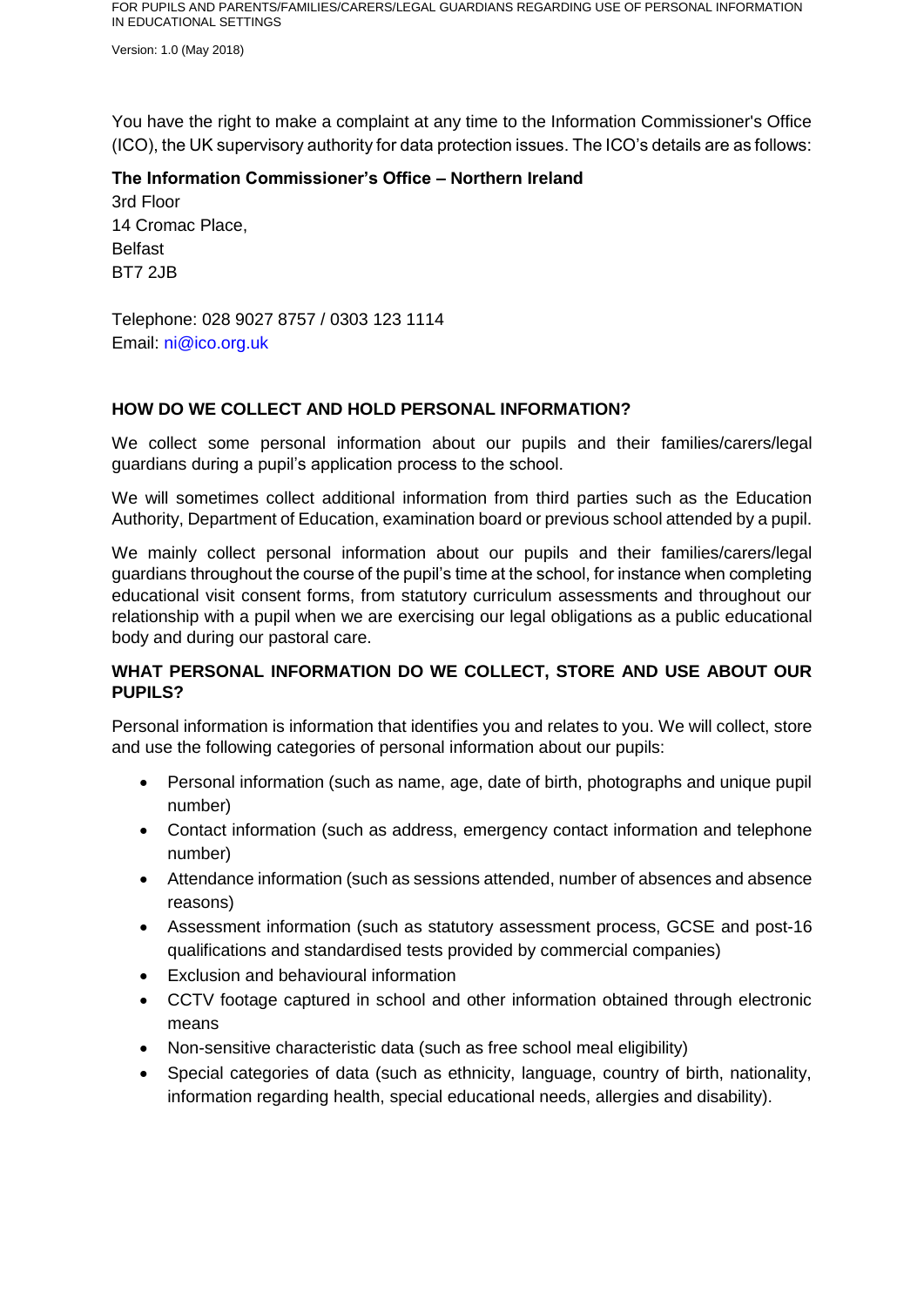Version: 1.0 (May 2018)

### **WHAT PERSONAL INFORMATION DO WE COLLECT, STORE AND USE ABOUT OUR PUPILS'/ PARENTS/FAMILIES/CARERS/LEGAL GUARDIANS?**

We will collect, store and use the following categories of personal information about our pupils'/parents/families/carers/legal guardians:

- Personal information (such as name, age, date of birth and photographs)
- Contact information (such as address and telephone number)
- Financial information (such as bank account details and payment history)
- CCTV footage captured in school and other information obtained through electronic means

### **WHY DO WE COLLECT, STORE AND USE THIS INFORMATION?**

We will only use personal information when the law allows us to. Most commonly, we will use personal information relating to our pupils and their parents/families/carers/legal guardians where we need to comply with our legal obligations and where it is needed in the public interest for us to exercise our authority as a public educational body.

In some cases we may use personal information where it is necessary for our legitimate interests (or those of a third party) and your interests and fundamental rights do not override those interests. For example, the school has a legitimate interest in providing pupils with an education, safeguarding and promoting pupil welfare, facilitating the efficient operation of the school.

We may also use your personal information, less frequently to protect a pupil's or their family's interests (or someone else's interests). For example, when investigating a complaint made by another pupil.

We keep personal information electronically on the School's information management systems, the School's IT network, or manually in indexed filing systems.

Situations in which we will use personal data, including special category data, include:

**Teaching & Learning**

For example:

- o to monitor and report on pupil progress
- $\circ$  to provide appropriate pastoral care
- **Safeguarding & Child Protection**

For example:

- $\circ$  to safeguard pupils
- $\circ$  to manage a pupil's absence

### **Statutory Returns**

For example:

- $\circ$  to monitor equal opportunities
- **Security**

For example:

- $\circ$  to comply with health and safety obligations
- $\circ$  to comply with the law regarding data sharing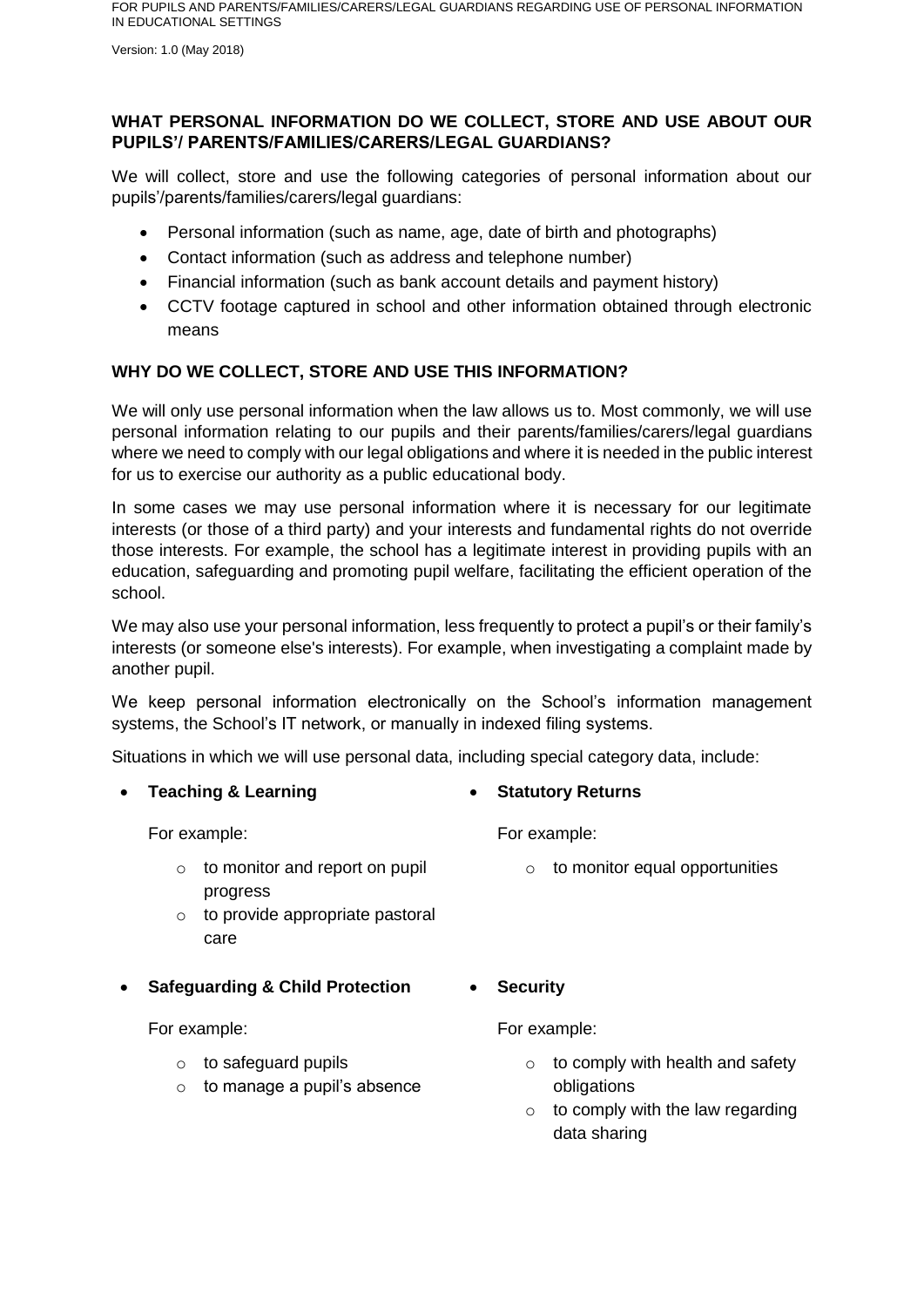Version: 1.0 (May 2018)

#### **Business Continuity**

For example:

- $\circ$  to assess the quality of our services
- **Communications**

For example:

o to foster links between the school and the local community, including fundraising events

**Access to Systems**

For example:

 $\circ$  to support pupil learning

### **Sound Financial Management**

For example

o to provide more efficient means of payment for school facilities such as catering services

#### **CONSENT**

Whilst the majority of the personal data provided to the school is required for us to comply with our legal obligations, some of that information is provided on a voluntary basis through parental consent (namely, a parent's/carer's/legal guardian's express agreement). A pupil aged 13 or over is considered capable of giving consent themselves and will not require express agreement from a parent/carer/legal guardian.

Where we need consent, the school will provide the person with parental responsibility for a pupil or, if aged 13 or over, the pupil themselves, with a specific and clear notice which explains the reasons why the data is being collected and how the data will be used. You should be aware if you do not consent to our collection of this type of data, this will not affect the standard of education we deliver to the pupil.

If we ask for your consent to use personal information, you can take back this consent at any time. Please contact Mrs M. Quinn at the school if you would like to withdraw any consent you have given.

Please be aware that we do not need to obtain parental consent if personal data is to be processed for the purposes of obtaining counselling services for the child.

#### **HOW LONG IS DATA STORED FOR?**

We will only keep personal information for as long as necessary to fulfil the purposes we collected it (for example, to educate and look after pupils) and including for the purposes of satisfying any legal, accounting, or reporting requirements.

We do not store personal data forever; we only hold pupil and family data for as long as we are legally able to do so. However, sometimes we will keep personal information for historical reasons (e.g. year group or sports team photographs) but you will always have a right to ask for it to be destroyed.

This is a link to the Department of Education Document Retention and Disposal Policy which can be found at [https://www.education-ni.gov.uk/publications/disposal-records-schedule.](https://www.education-ni.gov.uk/publications/disposal-records-schedule)This will give you more information about how long we keep personal information.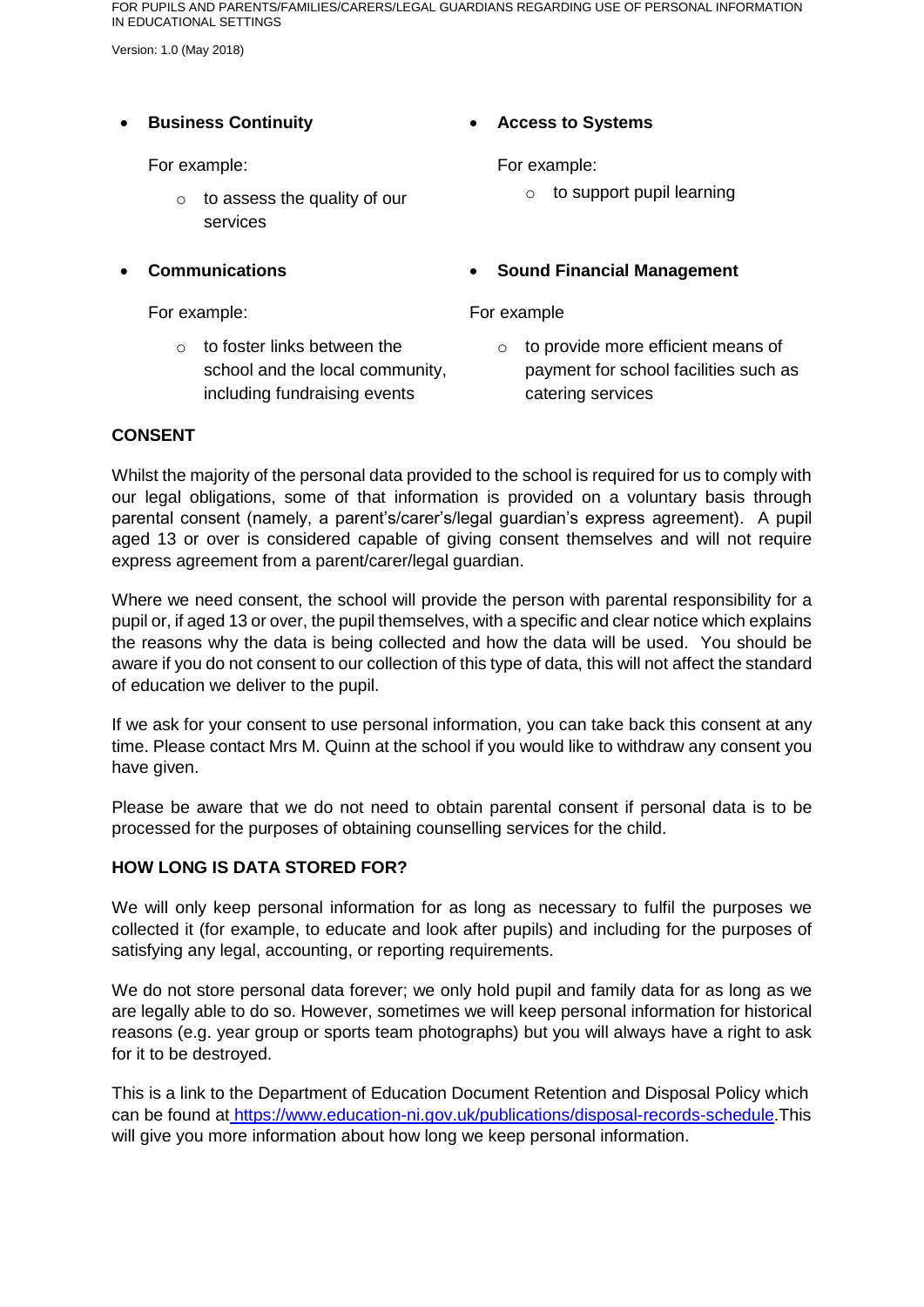Version: 1.0 (May 2018)

In determining the appropriate retention period for personal information, we consider the amount, nature, and sensitivity of the personal data, the potential risk of harm from unauthorised use or disclosure of your personal data, the purposes for which we process your personal data and whether we can achieve those purposes through other means, and the applicable legal requirements.

In some circumstances we may anonymise your personal information so that it can no longer be associated with you, in which case we may use such information without further notice to you.

#### **DATA SECURITY**

We have put in place appropriate security measures to prevent personal information from being accidentally lost, used or accessed in an unauthorised way, altered or disclosed. In addition, we limit access to your personal information to those employees, agents, contractors and other third parties who have a need to know. They will only process personal information on our instructions and they are subject to a duty of confidentiality.

We have put in place procedures to deal with any suspected data security breach and will notify you and any applicable regulator (currently the Information Commissioner's Office) of a suspected breach where we are legally required to do so.

#### **WHO WE SHARE PUPIL INFORMATION WITH**

We may have to share pupil and their family's data with third parties, including third-party service providers and other bodies such as:

- the new school/s that the pupil attends after leaving us
- the Department of Education
- the Education Authority for Northern Ireland
- Northern Ireland Council for Curriculum Examinations and Assessments
- The Board of Governors
- Controlled Schools Support Council
- General Teaching Council for Northern Ireland
- Middletown Centre for Autism
- Youth Council for Northern Ireland
- Exceptional Circumstances Body
- Department of Health and Health & Social Care Trusts
- PSNI
- C2K School Management Information System
- Data Systems such as e.g. Doddle
- Examination Boards such as AQA, CCEA, OCN, WJEC and Excel
- Other qualification Accreditors such as The Prince's Trust, Duke of Edinburgh Award
- Commercial standardised test providers.

#### **Why we share pupil information**

We do not share information about our pupils with anyone without consent unless the law and our policies allow us to do so. We only permit access to personal data for specified purpose and in accordance with our instructions.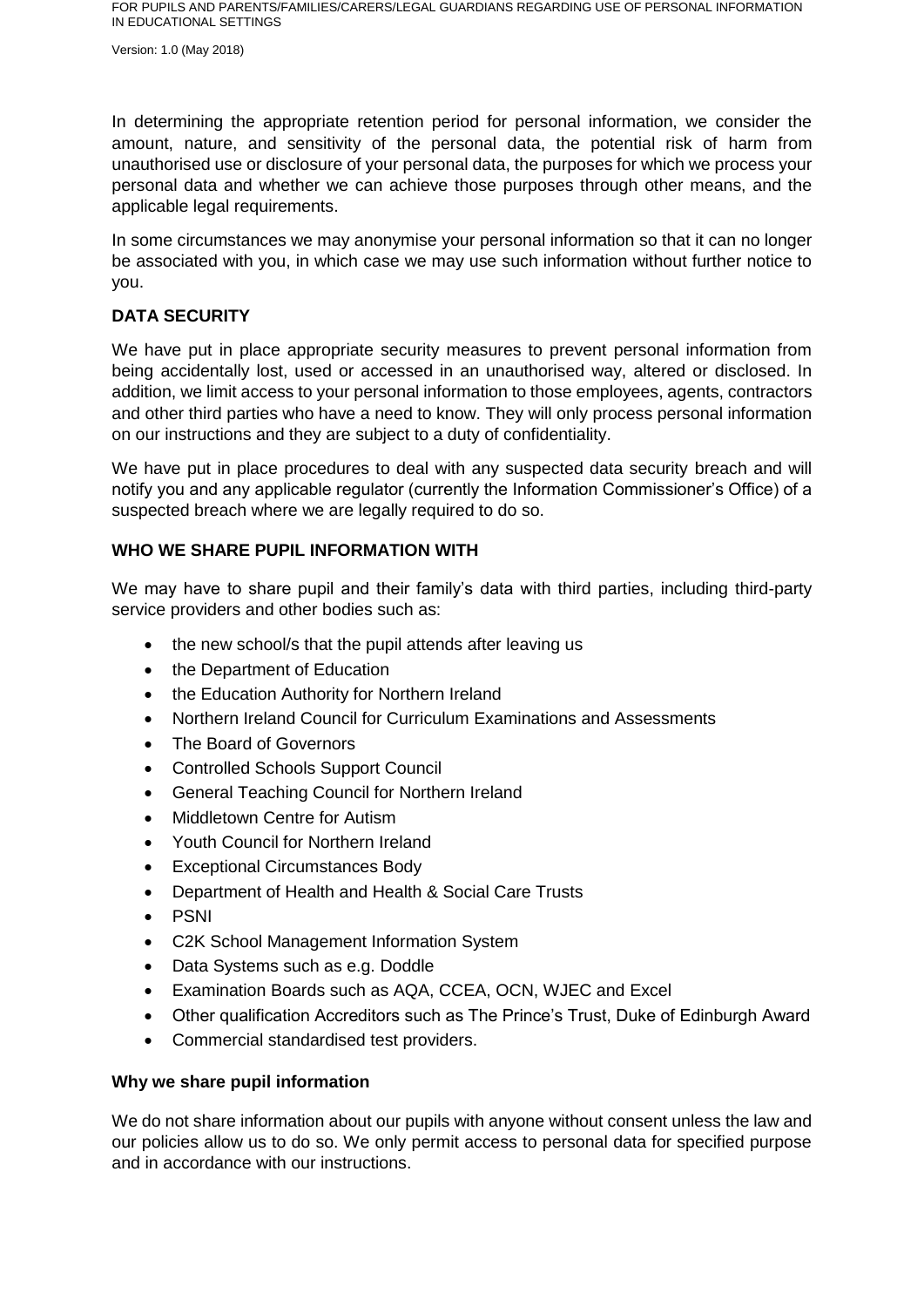Version: 1.0 (May 2018)

We are required to share pupils' data with the Department of Education and/or the Education Authority on a statutory basis. This data sharing underpins school funding and educational attainment policy and monitoring. We also share information with the NHS or a pupil's destination upon leaving school.

#### **Pupils aged 13+:**

Once our pupils reach the age of 13, we also pass pupil information to our local authority and / or provider of youth support services as they have responsibilities in relation to the education or training of 13-19 year olds.

This enables them to provide services as follows:

- youth support services
- careers advisers

A parent, carer or guardian can request that **only** their child's name, address and date of birth is passed to their local authority or provider of youth support services by informing us. This right is transferred to the child / pupil once he/she reaches the age 16.

#### **Pupils aged 16+:**

We will also share certain information about pupils aged 16+ with Department of Education and/or provider of youth support services as they have responsibilities in relation to the education or training of 13-19 year olds.

This enables them to provide services as follows:

- post-16 education and training providers
- youth support services
- careers advisers.

#### **Schools Census**

The Department of Education has a legal right to ask for particular information under the Education and Libraries (NI) Order 2003 and is referred to as the "School Census". This information includes information on pupil characteristics such as date of birth, gender, ethnicity, religion, free school meal entitlement and special educational needs status. A number of statistical releases are made available through the Department of Education website covering data on enrolments, participation rates, pupil teacher ratios, school leavers, attendance and school performance

#### **TRANSFERRING DATA OUTSIDE THE EU**

We will not transfer the personal information we collect about you to any country outside the EU without telling you in advance that we intend to do so and what steps we have taken to ensure adequate protection for your personal information in those circumstances.

#### **YOUR RIGHTS OF ACCESS, CORRECTION, ERASURE AND RESTRICTION**

Under GDPR, pupils/parents/families and carers have the right to request access to information about them that we hold. To make a request for your personal information, or be given access to your child's educational record, contact the Principal in writing at Abbey